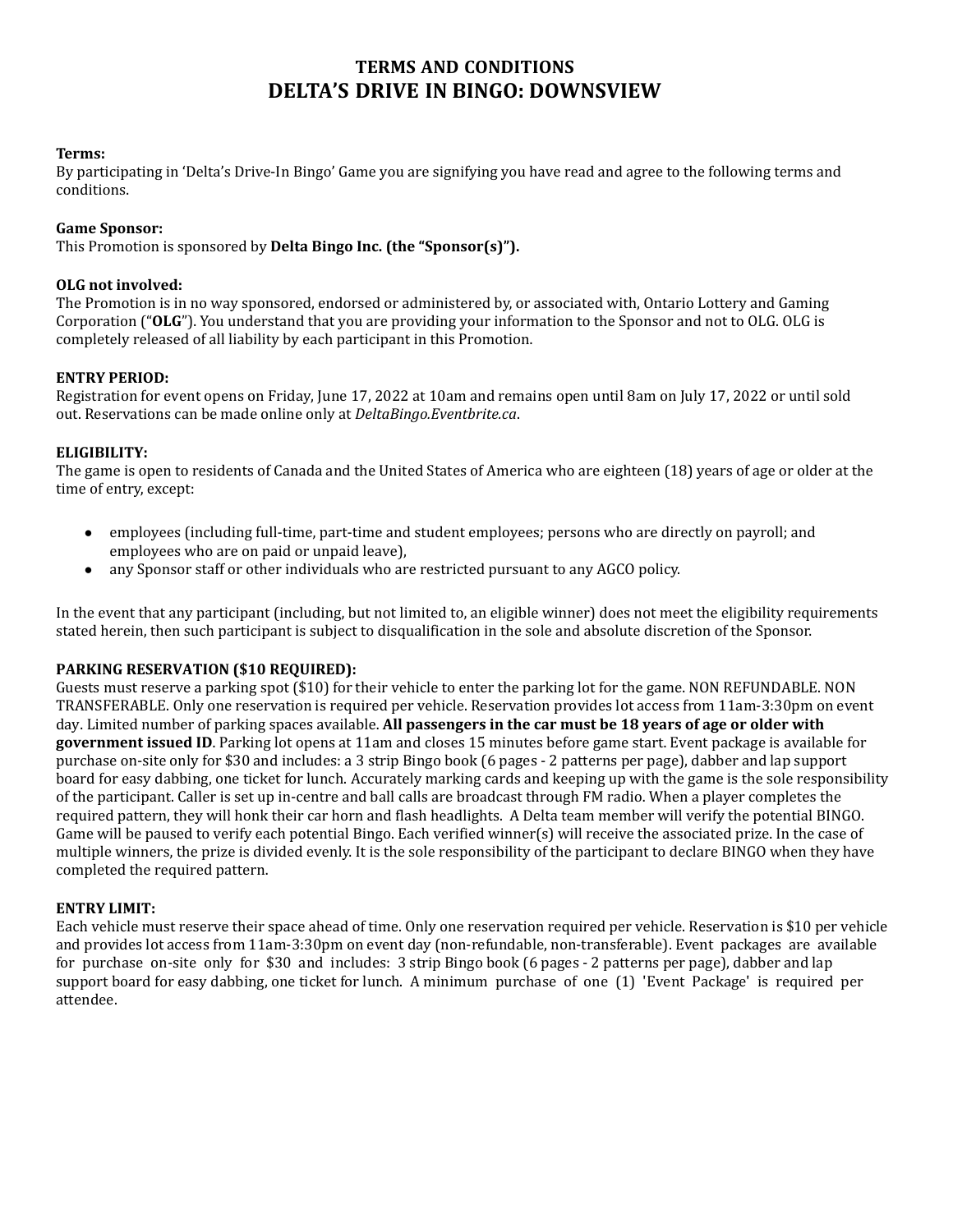ANYONE DEEMED BY THE SPONSOR TO BE IN VIOLATION OF THE LETTER AND/OR SPIRIT OF THESE RULES FOR ANY REASON IS SUBJECT TO DISQUALIFICATION IN THE SOLE AND ABSOLUTE DISCRETION OF THE SPONSOR AT ANY TIME.

### **EVENT PACKAGE (\$30 REQUIRED):**

Event packages are available for purchase on-site for \$30 and includes: a 3 strip Bingo book (6 pages - 2 patterns per page, dabber and lap support board for easy dabbing, one lunch ticket. Minimum purchase of one (1) event package per person is required.

### **BINGO PRIZES (1pm game):**

### **Regular Game #1, #2 & #3**

- $\text{I}$  1 Line the hard way \$100
- ⮚ 2 Lines the hard way \$200

### **Special Games #1 & #2**

- ⮚ Outside Square/Top 3 Lines \$200
- ⮚ Full Card in 54#'s or less \$2000
- ⮚ Consolation Full Card \$1000

## **Final Jackpot**

- ⮚ Letter H \$200
- ⮚ Full Card in 54#'s or less \$2000
- ⮚ Consolation Full Card \$1000

#### **LUNCH:**

An outdoor meal will be served, complete with a side and pop. Guests will be required to bring their designated lunch ticket to the food once the 1pm session has finished, to be served. Guests who fail to show their lunch ticket will not be served or will be asked to re-purchase a lunch ticket.

### **ELIGIBLE WINNER CONFIRMATION PROCESS:**

NO ONE IS A WINNER UNLESS AND UNTIL THE SPONSOR OFFICIALLY CONFIRMS HIM/HER AS A WINNER IN ACCORDANCE WITH THESE RULES. Winner agrees to the publication, reproduction and/or other use of his/her name, address, voice, statements about the Promotion and/or photograph or other likeness without further notice or compensation, in any publicity or advertisement carried out by or on behalf of the Sponsor in any manner or medium whatsoever, including print, broadcast or the internet. If an eligible winner cannot accept (or is unwilling to accept) the applicable Prize (as awarded) for any reason; and/or (d) is determined to be in violation of these Rules (all as determined by the Sponsor in its sole and absolute discretion); then he/she will be disqualified (and will forfeit all rights to the applicable Prize).

### **GENERAL RULES:**

This game is subject to all applicable federal, provincial, and municipal laws. The decisions of the Sponsor with respect to all aspects of this game are final and binding without right of appeal. **The Released Parties will not be liable for any technical malfunction or other problems of any nature whatsoever, including, without limitation, those relating to networks, servers and equipment.**

If hosting an event is not feasible due to factors outside of Delta's control, there may be an attempt to postpone, reschedule or cancel the event without notice. In the event of cancellation, registrants will be issued a full refund.

The Sponsor reserves the right, in its sole and absolute discretion, to withdraw, amend or suspend this game (or to amend these Rules) in any way, in the event of any cause beyond the reasonable control of the Sponsor that interferes with the proper conduct of this Promotion as contemplated by these Rules, including, without limitation, any error, problem, tampering, unauthorized intervention, fraud or failure.